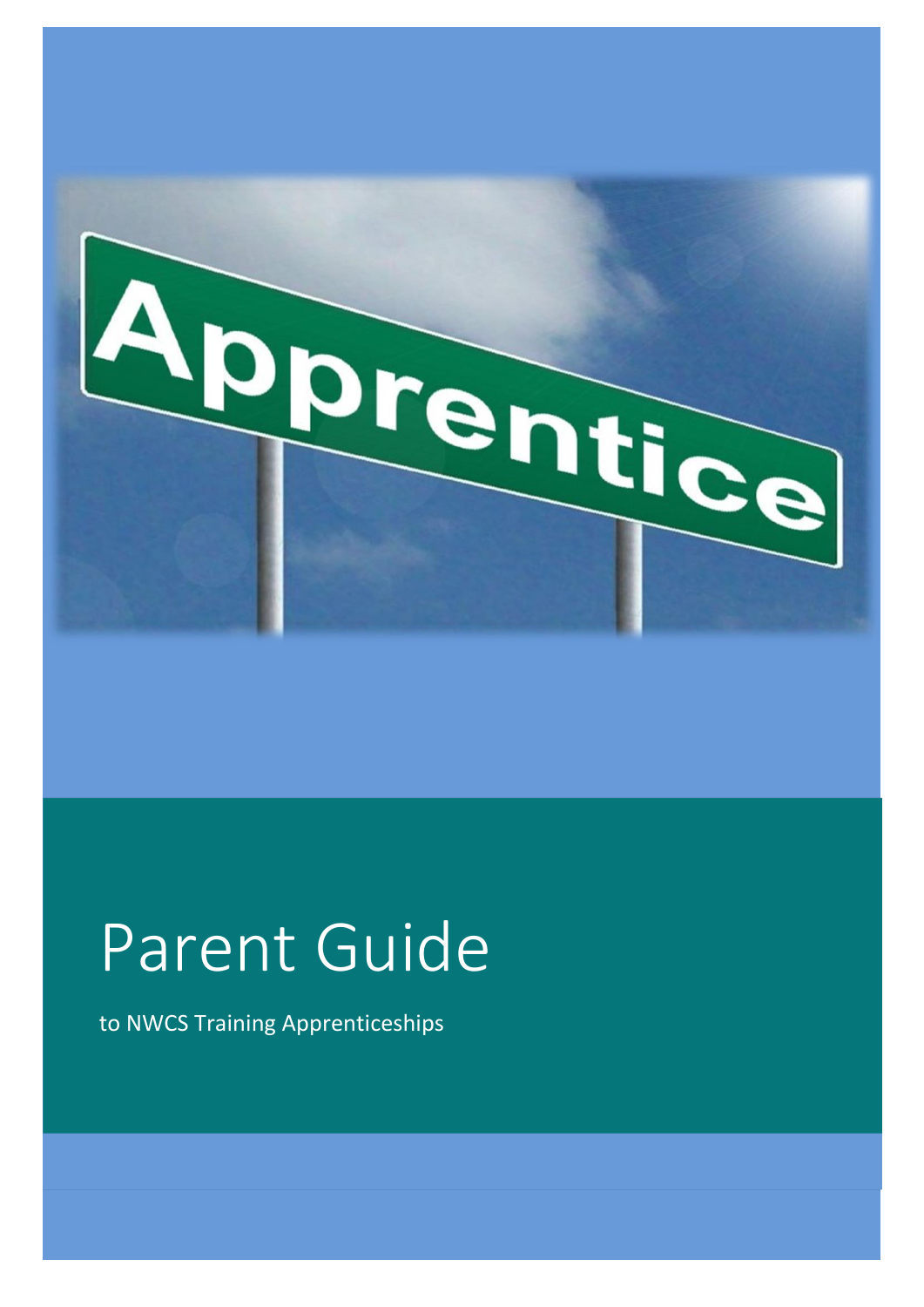### What is an Apprenticeship?

An apprenticeship is quite simply a full time job that is combined with training and assessment.

While on an apprenticeship your child would be gaining valuable on the job experience, earning a wage and gaining recognised qualifications. Complete an apprenticeship with NWCS Training is a great way to get the skills and knowledge along with the practical experience that can be transfer straight into the world of work.

Once upon a time, employers where searching for university graduates, now things have change they are preferring people with industry knowledge and experience. NWCS Training will work with your child to support them to gain the necessary theory as well as the practical skills they will need for their chosen vocation, giving them the skill set to become an expert in their field.



#### What Options Does Your Child Have?

There are lots of options open to your child as university is no longer viewed as the only option for anyone wanting to pursue further education. Apprenticeships are seeing a major increase in interest from both young people and employer alike.

Your son/daughter may learn better in a practical environment rather than in a classroom, if that is the case then an apprenticeship would be the perfect choice for them.

Apprenticeships are no longer thought of the second best option because the grades received in school weren't what were expected. Apprentices at NWCS Training receive the best training and development, to become an essential part of the company they will be placed with.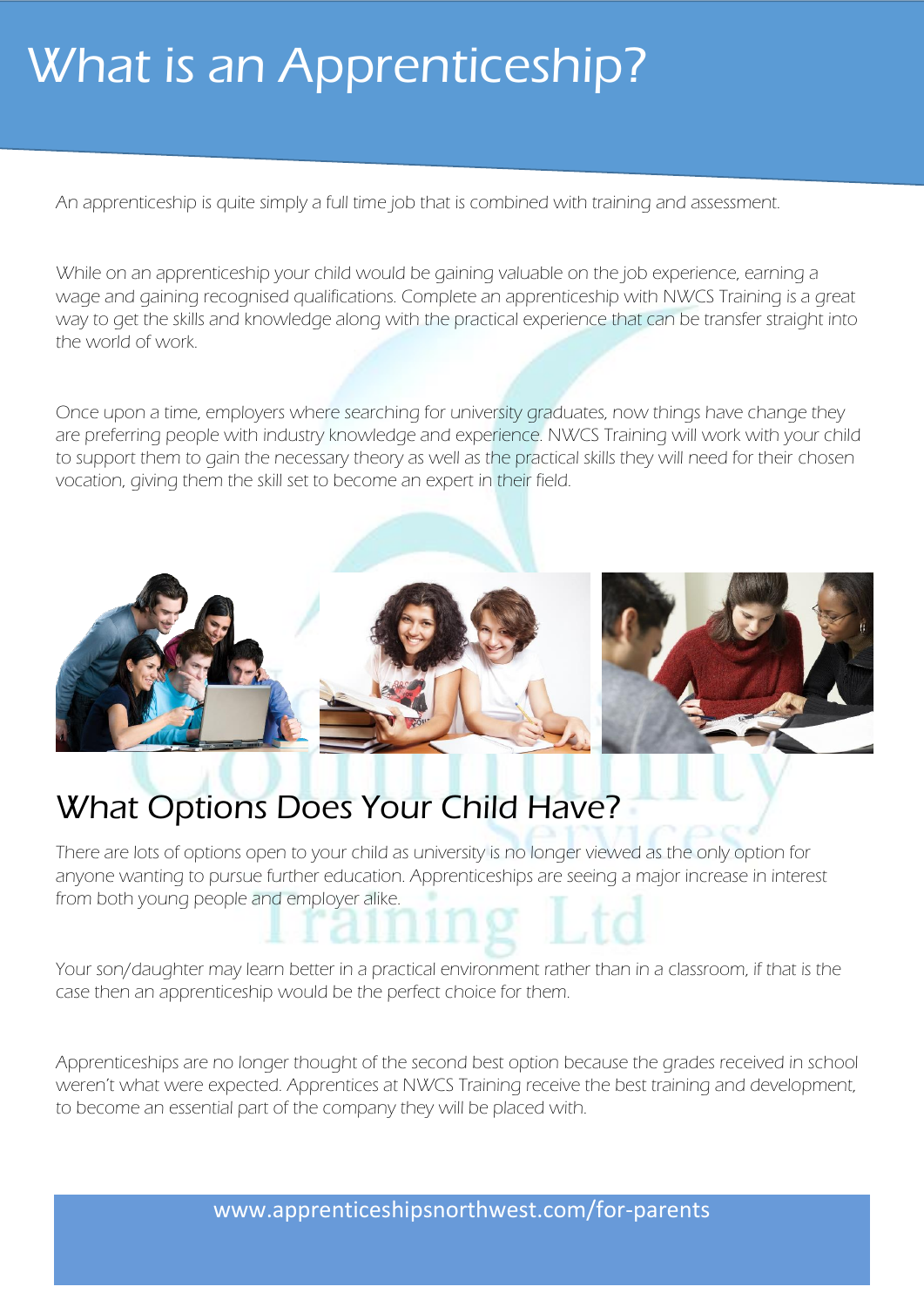### Why an Apprenticeship?



#### Apply now: www.apprenticeshipsnorthwest.com/book-online

ginning their career with N<sub>OCS</sub> Training, your child will be child with the inter-<br>from on-the-job experience, learning all the necessary skills to flourish in their chosen career. They will also be learning from industry experts who understand the industry entirely. Beginning their career with NWCS Training, your child will benefit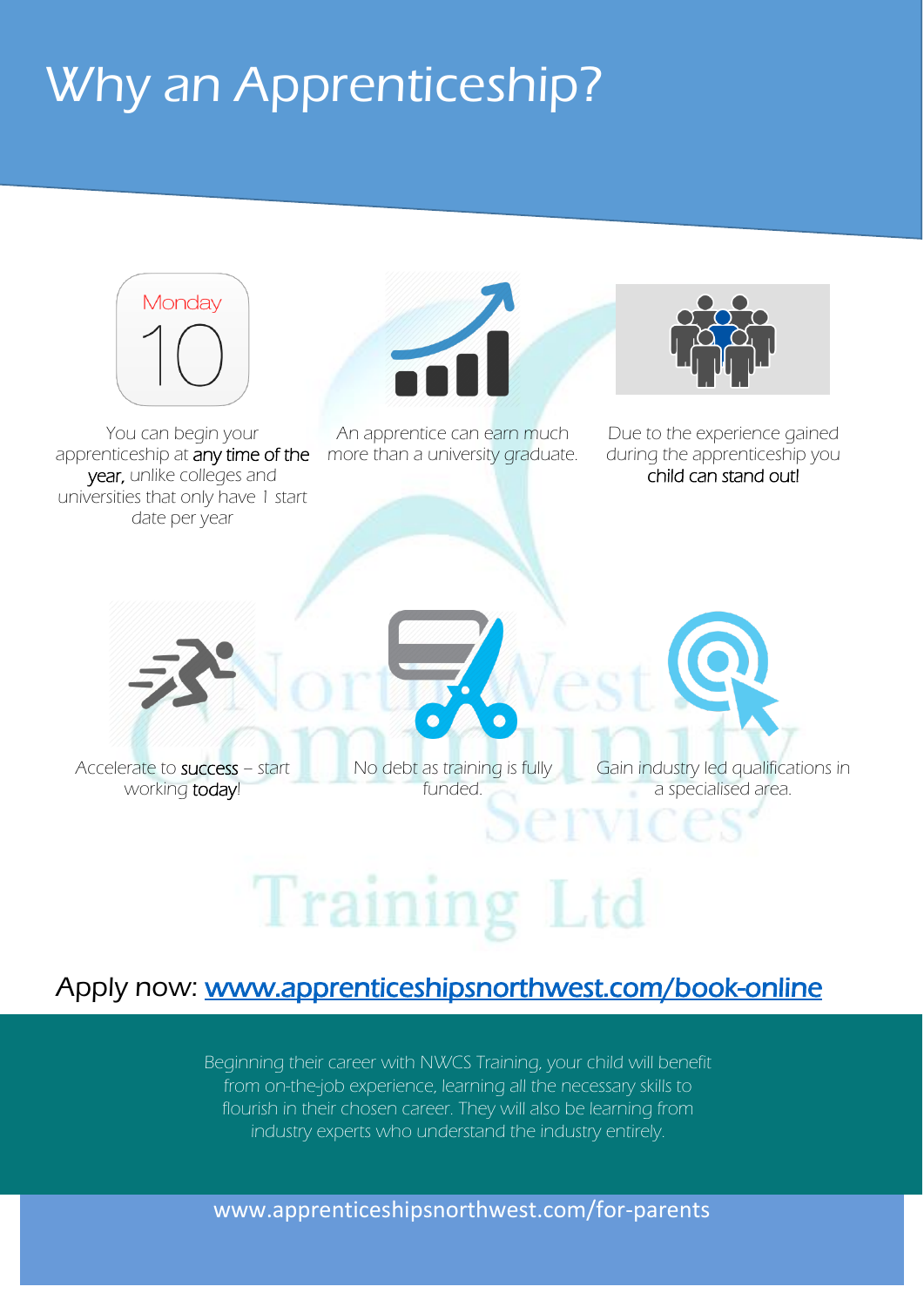# **Courses**







Care Business Management

NWCS Training can provide your child with the best opportunities to excel in a services sector career due to the range of industry leading courses we offer.



A Level Equivelent

**GCSE** Equivalent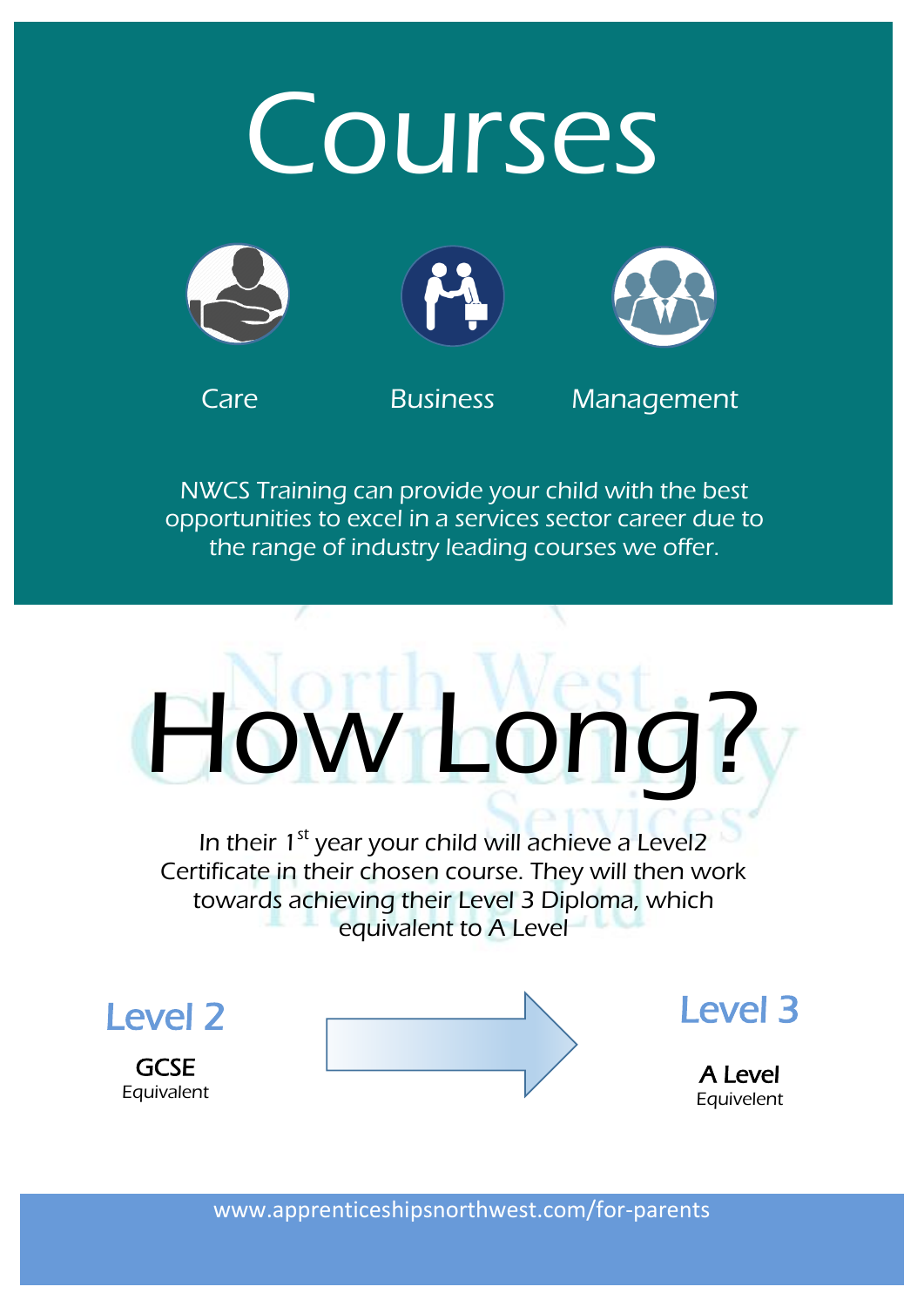# Frequently Asked **Questions**

#### When you say they will earn while they learn, how much will they be getting?

The current minimum apprenticeship wage can be found on [https://www.gov.uk/national-minimum-wage-rates,](https://www.gov.uk/national-minimum-wage-rates) some employers may choose to pay more.

#### How can my child apply to be an Apprentice?

You can book an initial interview with on our website [www.apprenticeshipsnorthwest.com/book-online](http://www.apprenticeshipsnorthwest.com/book-online) or you could call into your local centres and start the application process or even telephone on (0151) 521 5888, (0161) 320 9060. We will then work with your child to find the career they are looking for.

#### What Qualification will my son/daughter get at the end of this?

The aim is to help them to attain and advanced apprenticeship, which is equivalent to A Levels. If required we will also support them to get nationally recognised Functional skills qualifications in English, maths, and ICT.

#### When complete, will there be a job for them?

Depending on your child's performance throughout the apprenticeship, most employers will keep an apprentice on as a full time employee.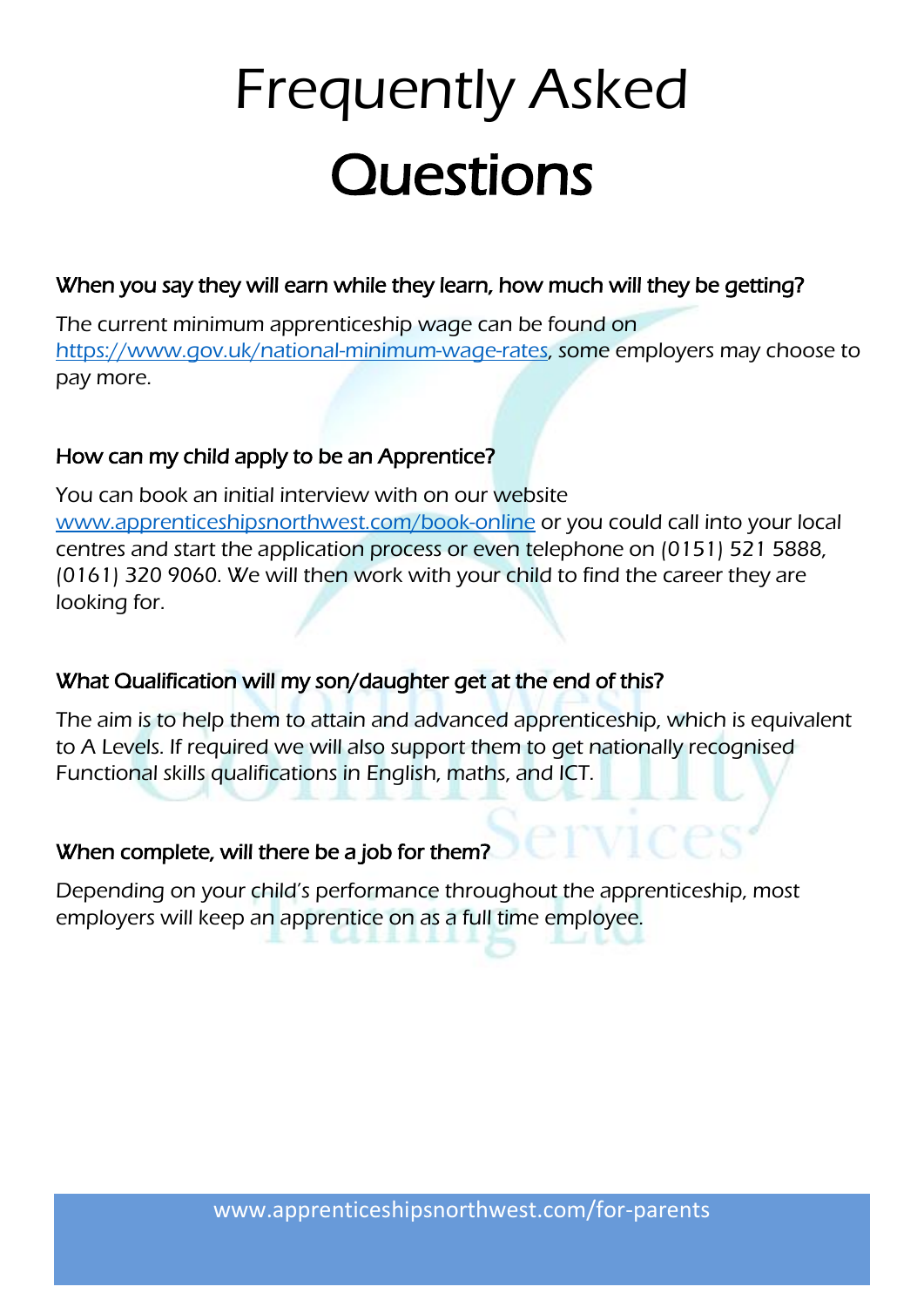#### Do Apprentices get the same discounts in places as other students get?

Absolutely! All apprentices are eligible to apply for an Apprentice NUS extra card, offering discounts in lots of shops, restaurants and entertainment locations (Cinemas, Thorpe Park, etc.)

#### Will they have the same holidays as other students?

Because they are in a full time job they will be entitled to the same holiday entitlement as all other employees, which is roughly 23/24 days holiday.

#### When can my child sign up to start an Apprenticeship?

With no specific start date NWCS Training Apprentices can start on their course at any time of the year. Most of the time on their course they will spend in the workplace so a start date depends largely on the employers. Don't delay! Apply today!

I have learnt a lot while attending NWCS Training, more than I ever did at school because all the staff are knowledgeable and very understanding and will take the time to go over things to help me understand better.

#### Georgia Soutar

Now Administration Officer

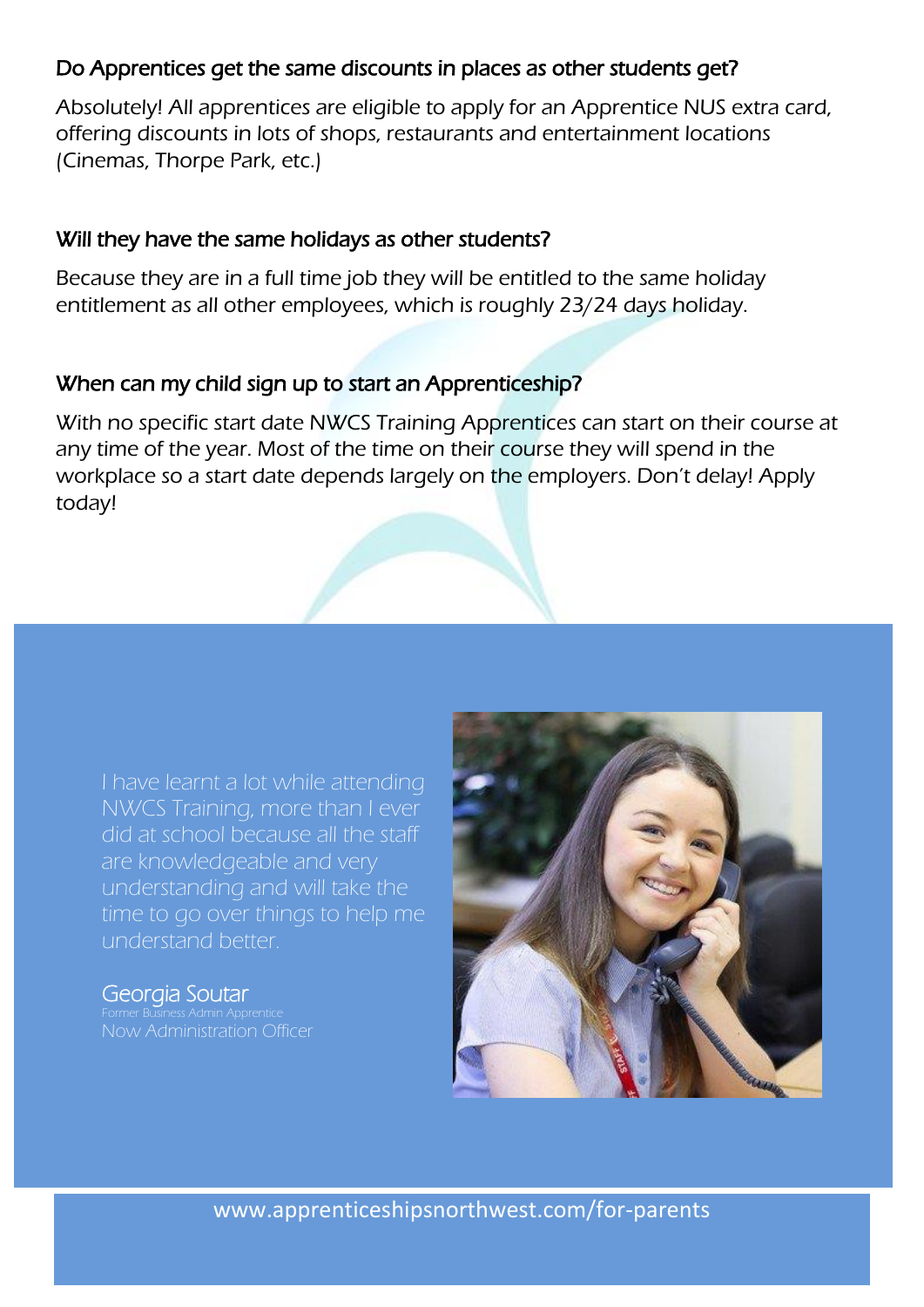## Supporting Your Child

Having chosen the career they desire after 1 year your child will attain a Level 2 Certificate in that course. They will then begin working towards their Level 3 Diploma which is equivalent to A level. While earning money they will also be receiving NWCS Trainings' Ofsted 'Good' training.

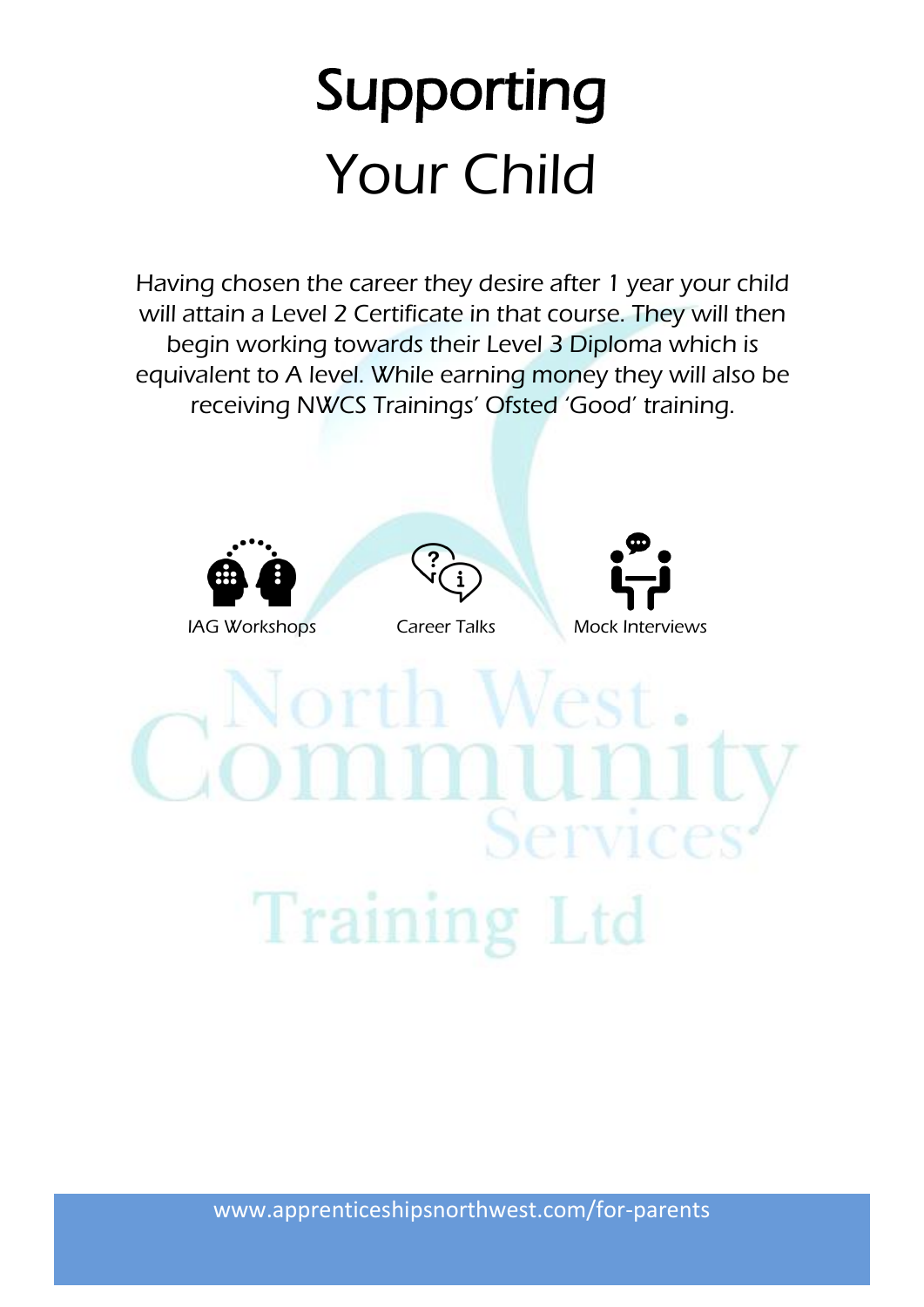### We are **NWCS** Training

Our mission is to deliver high quality training that will enhance young people's range of skills and improve their employment prospects by providing a good Apprenticeship experience for the Apprentice and the employer.

### OFSTED 'GOOD'





Managers have a clear strategic vision focused on improving the lives of people in the most disadvantaged communities.



Learners significantly develop their confidence, selfesteem and employability skills



Tutor assessors provide high quality support which helps learners achieve.



Most learners become valued employees and many acquire increased workplace responsibilities